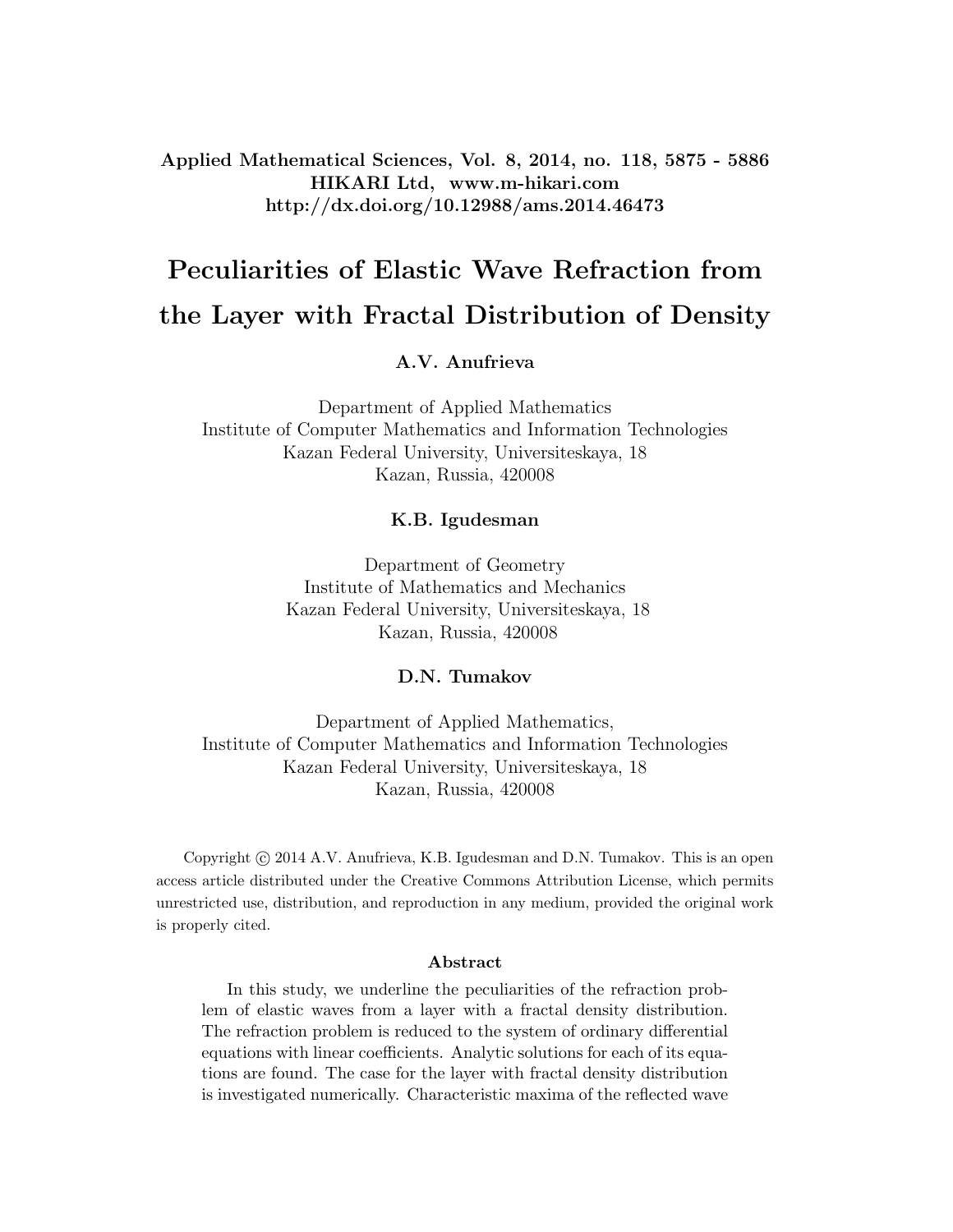energy are outlined. Graphs illustrate the dependence of the reflected energy from self-similar properties of the fractal curve.

#### Mathematics Subject Classification: 78A45, 28A80

Keywords: refraction, elastic wave, fractal interpolation

### 1 Statement of the problem

Let harmonic elastic wave of the form  $u_0(x) \exp\{i\omega t\}$ , in which

$$
u_0(x) = A_0 e^{-ik_1 x}, \qquad k_1 = \frac{\omega}{v_1},
$$

fall from domain  $\{x < 0\}$  onto the layer of thickness  $L$ (medium denoted as  $2 \{0 \le x \le L\}$ , with density  $\rho_2(x)$  and velocity  $v_2$ ). As a consequence of diffraction, a portion of  $u_1(x)$  of the incident wave is reflected, part of the  $u_3(x)$  passes to medium 3  $\{x > L\}$ . We need to find the completed diffracted field.

For harmonic oscillations of a homogeneous and isotropic elastic medium, displacement satisfies the wave equation

$$
u''(x) + k^2 u(x) = 0,\t\t(1)
$$

where  $k = \omega/v$  is wave number of the medium. The solution of Eq. (1) has the form

$$
u(x) = Ae^{-ikx} + Be^{ikx},
$$

with stress

$$
\sigma(x) = i\omega \rho v(-Ae^{-ikx} + Be^{ikx}).
$$

In the general case [25], oscillations of elastic waves are described by equation

$$
\rho(x)\frac{\partial^2 u}{\partial t^2} = \frac{\partial \sigma}{\partial x},\tag{2}
$$

where stress associated with displacement via the following relation:

$$
\sigma(x) = \rho(x)v^2 u'(x).
$$

Here  $\rho(x)v^2$  is the modulus  $G(x)$ . Then Eq. (2) for harmonic waves takes the form

$$
\frac{\partial}{\partial x}(\rho(x)v^2\frac{\partial u}{\partial x}) + \rho(x)\omega^2 u = 0.
$$

Reflected and transmitted waves are solutions of Eq. (1). They will be sought in the form  $u_1(x) = B_1 e^{ik_1x}$  and  $u_3(x) = A_3 e^{-ik_3(x-L)}$ .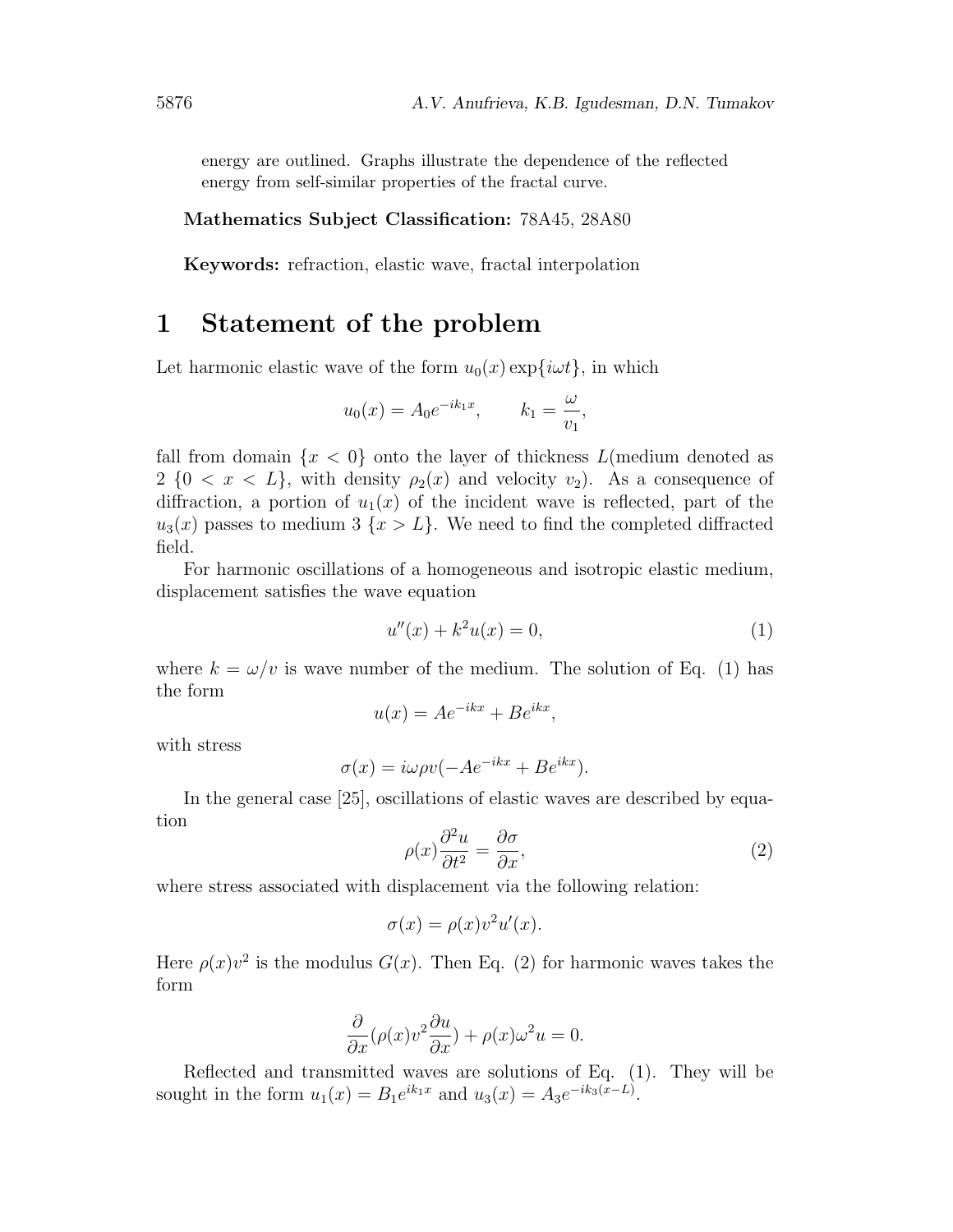At the interface, displacement and stress must be continuous. Then for  $x = 0$  we have

$$
A_0 + B_1 = u_2(0), \t\t(3)
$$

$$
i\omega \rho_1 v_1(-A_0 + B_1) = \rho_2(0) v_2^2 u_2'(0), \qquad (4)
$$

for  $x = L$ :

$$
u_2(L) = A_3,\tag{5}
$$

$$
\rho_2(L)v_2^2 u_2'(L) = -i\omega \rho_3 v_3 A_3. \tag{6}
$$

Thus, by eliminating the unknowns  $B_1$  and  $A_3$  of Eqs. (3)–(6), we reduce the solution of the diffraction problem to the determination of displacement  $u_2(x)$ , which satisfies the equation

$$
(\rho_2(x)v_2^2u_2'(x))' + \rho_2(x)\omega^2u_2(x) = 0
$$
\n(7)

with the boundary conditions of the third type

$$
\rho_2(0)v_2^2 u_2'(0) - i\omega \rho_1 v_1 u_2(0) = -i2\omega \rho_1 v_1 A_0,
$$
  
\n
$$
\rho_2(L)v_2^2 u_2'(L) + i\omega \rho_3 v_3 u_2(L) = 0.
$$
\n(8)

We consider the case where  $v_1 = v_2 = v_3 = v$ ,  $\rho_1 = \rho_3 = \rho$ , and  $\rho_2(x)$  is the fractal interpolation function.

### 2 Solution of the problem

We consider the set of N adjacent sectors located close to each other instead of the layer  $(0 < x < L)$ . In each of the layer, the density distribution is given by  $\rho_n(x) = k_n x + b_n$ , and v is velocity, which is constant. Moreover,  $\rho_n(x)v^2$  is a continuous function all ever. Then the wave equation for each layer  $(x_{n-1} < x < x_n)$  takes the form

$$
((k_nx + b_n)v^2u'_n(x))' + (k_nx + b_n)\omega^2u_n(x) = 0.
$$
\n(9)

We make the substitution

$$
x = \frac{v}{\omega}z - \frac{b_n}{k_n}
$$

and consider the following function

$$
y_n(z) = u_n(\frac{\nu}{\omega}z - \frac{b_n}{k_n}).
$$

Equation (2) becomes the Bessel equation

$$
zy''_n(z) + y'_n(z) + zy_n(z) = 0.
$$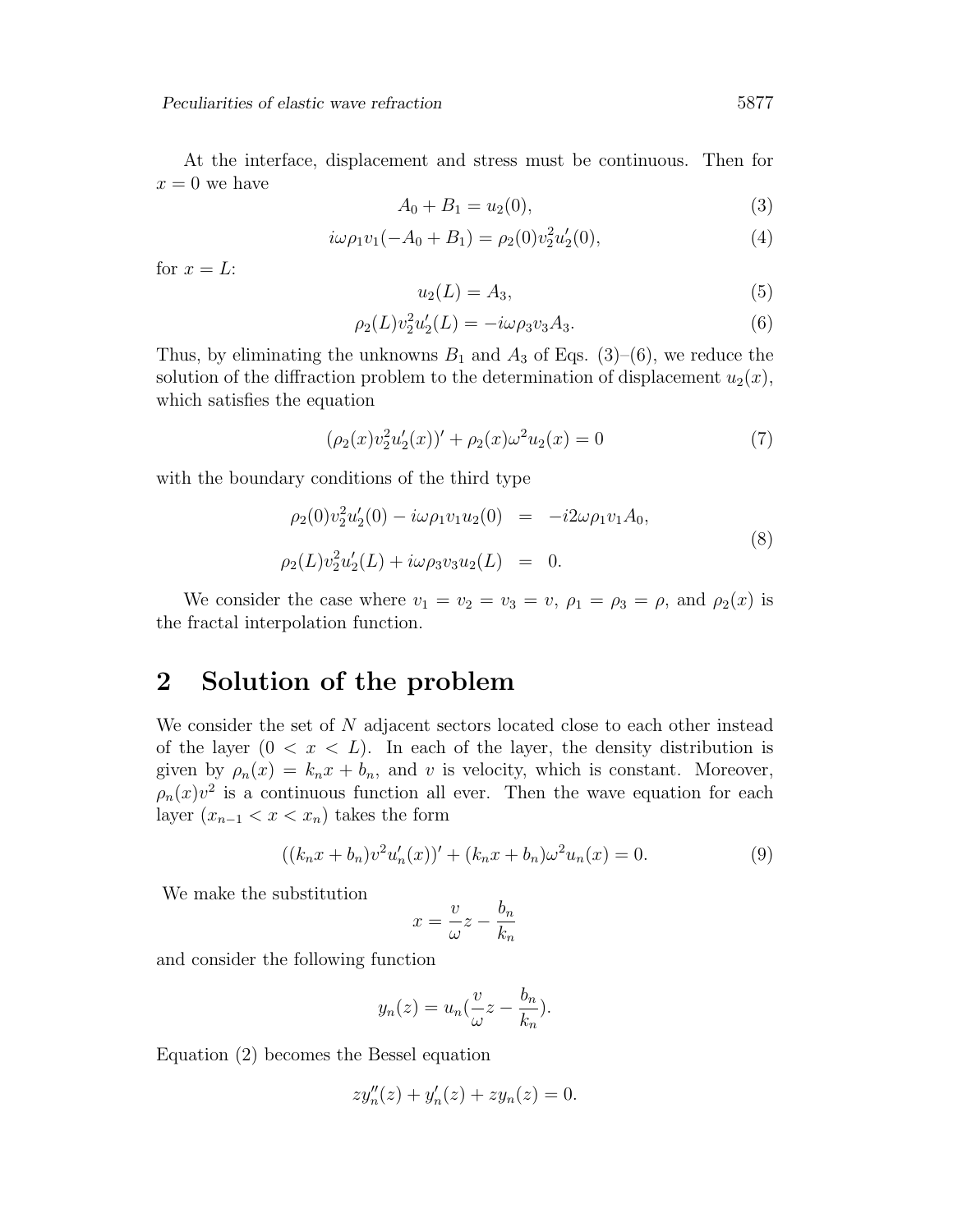The sign of z for each interval  $(x_{n-1} < x < x_n)$  in the obtained equation remains constant and depends on the sign of  $k_n$ . After combining the solutions for positive and negative  $z$ , the general solution can be written as

$$
y_n(z) = A_n J_0(|z|) + B_n Y_0(|z|).
$$

Thus, the solution of Eq. (2) will be of the following form:

$$
u_n(x) = A_n J_0 \left( \left| \frac{\omega}{v} x + \frac{\omega b_n}{vk_n} \right| \right) + B_n Y_0 \left( \left| \frac{\omega}{v} x + \frac{\omega b_n}{vk_n} \right| \right). \tag{10}
$$

The following conditions must be satisfied at the junction of the layers

$$
u_n(x_n) = u_{n+1}(x_n),
$$
  $u'_n(x_n) = u'_{n+1}(x_n),$   $n = 1,..., N - 1,$ 

which leads to the following equations:

$$
A_n J_0(|\xi_n|) + B_n Y_0(|\xi_n|) = A_{n+1} J_0(|\zeta_n|) + B_{n+1} Y_0(|\zeta_n|),
$$
  

$$
A_n J_1(|\xi_n|) + B_n Y_1(|\xi_n|) = \frac{\text{sign}\zeta_n}{\text{sign}\zeta_n} (A_{n+1} J_1(|\zeta_n|) + B_{n+1} Y_1(|\zeta_n|)),
$$

where

$$
\xi_n = \frac{x_n k_n + b_n}{vk_n} \omega, \quad \zeta_{n-1} = \frac{x_{n-1} k_n + b_n}{vk_n} \omega, \quad n = 1, \dots, N.
$$

Conditions at boundaries of layers with half-planes are

$$
B_1vu'(0) - i\omega\rho u(0) = -i2\omega\rho A_0,
$$
  

$$
(k_N L + b_N)vu'(L) + i\omega\rho u(L) = 0.
$$

The conditions define relationships between coefficients

$$
A_1[-b_1 \text{ sign}\zeta_0 J_1(|\zeta_0|) - i\rho J_0(|\zeta_0|)] +
$$
  
+
$$
B_1[-b_1 \text{ sign}\zeta_0 Y_1(|\zeta_0|) - i\rho Y_0(|\zeta_0|)] = -i2\rho A_0,
$$
  

$$
A_N[-(k_N L + b_N) \text{sign}\zeta_N J_1(|\zeta_N|) + i\rho J_0(|\zeta_N|)] +
$$
  
+
$$
B_N[-(k_N L + b_N) \text{sign}\zeta_N Y_1(|\zeta_N|) + i\rho Y_0(|\zeta_N|)] = 0.
$$

The above equations for coefficients  $A_n$  and  $B_n$  can be written in the matrix form via  $\mathbf{\Omega} \cdot \mathbf{c} = \mathbf{f}$ , where  $\mathbf{c} = \{A_1, B_1, A_2, B_2, \ldots, A_N, B_N\}$  and  $\mathbf{f} =$  ${-i2A_0\rho/b_1, 0, \ldots, 0}.$ 

The matrix  $\Omega$  is a five-diagonal matrix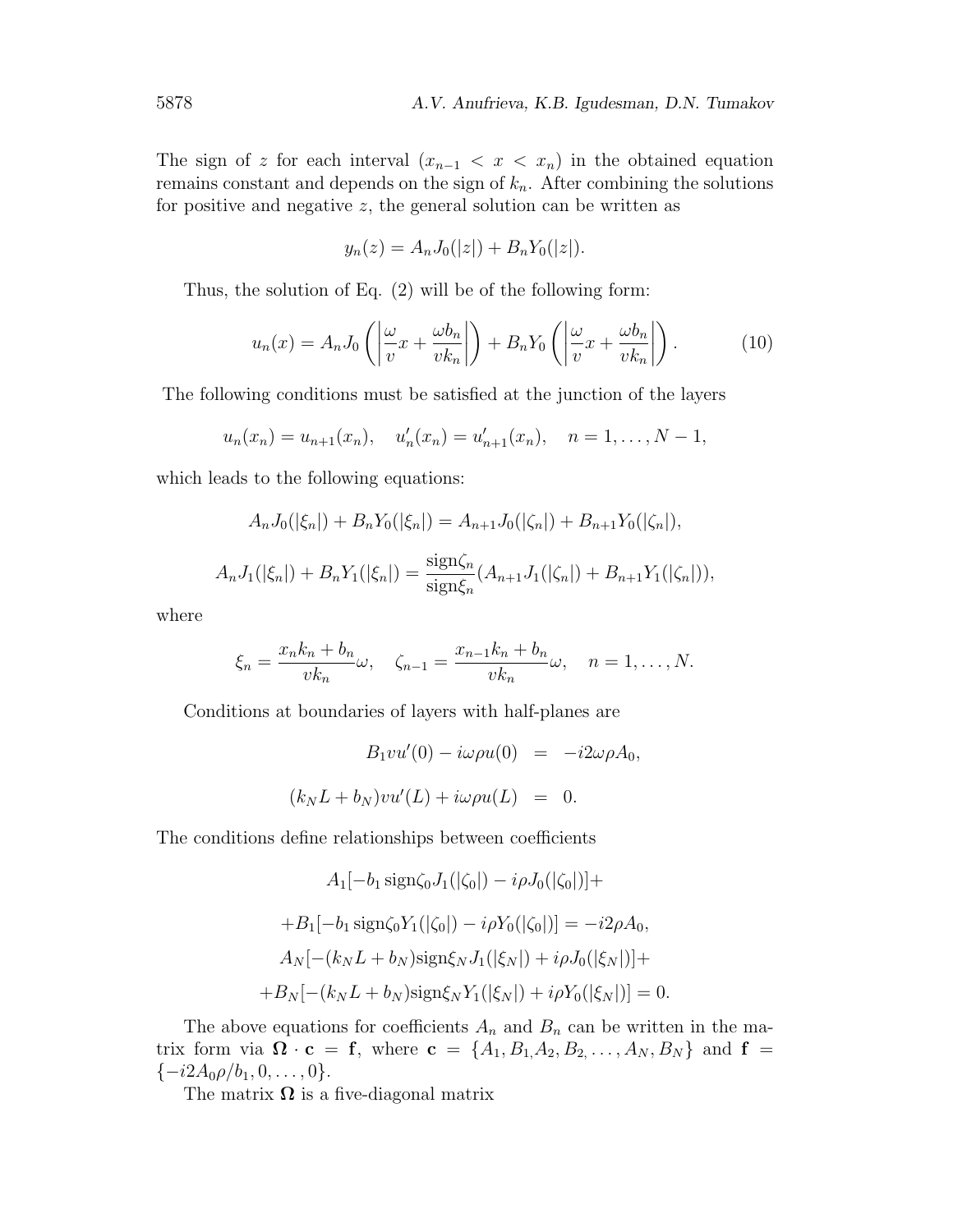$$
\begin{pmatrix}\n\Omega_{11} & \Omega_{12} & 0 & 0 \\
J_0(|\xi_1|) & Y_0(|\xi_1|) & -J_0(|\zeta_1|) & -Y_0(|\zeta_1|) \\
J_1(|\xi_1|) & Y_1(|\xi_1|) & s_1J_1(|\zeta_1|) & s_1Y_1(|\zeta_1|) \\
0 & 0 & J_0(|\xi_2|) & Y_0(|\xi_2|) \\
0 & 0 & J_1(|\xi_2|) & Y_1(|\xi_2|) & \rightarrow \\
& \ddots & \ddots & \ddots & \vdots \\
0 & J_0(|\xi_{N-1}|) & 0 & J_1(|\xi_{N-1}|) \\
0 & 0 & J_1(|\xi_{N-1}|) & 0\n\end{pmatrix}
$$
\n
$$
\rightarrow s_2 J_1(|\zeta_2|) \quad s_2 Y_1(|\zeta_2|) \quad s_2 Y_1(|\zeta_2|) \quad s_1 Y_1(|\zeta_{N-1}|) \quad t_1(|\xi_{N-1}|) \quad t_2 |(\zeta_{N-1}|) \quad t_2 |(\zeta_{N-1}|) \quad t_2 |(\zeta_{N-1}|) \quad t_2 |(\zeta_{N-1}|) \quad t_2 |(\zeta_{N-1}|) \quad t_2 |(\zeta_{N-1}|) \quad t_2 |(\zeta_{N-1}|) \quad t_2 |(\zeta_{N-1}|) \quad t_2 |(\zeta_{N-1}|) \quad t_2 |(\zeta_{N-1}|) \quad t_2 |(\zeta_{N-1}|) \quad t_2 |(\zeta_{N-1}|) \quad t_2 |(\zeta_{N-1}|) \quad t_2 |(\zeta_{N-1}|) \quad t_2 |(\zeta_{N-1}|) \quad t_2 |(\zeta_{N-1}|) \quad t_2 |(\zeta_{N-1}|) \quad t_2 |(\zeta_{N-1}|) \quad t_2 |(\zeta_{N-1}|) \quad t_2 |(\zeta_{N-1}|) \quad t_2 |(\zeta_{N-1}|) \quad t_2 |(\zeta_{N-1}|) \quad t_2 |(\zeta_{N-1}|) \quad t_2 |(\zeta_{N-1}|) \quad t_2 |(\zeta_{N-1}|) \quad t_2 |(\zeta_{N-1}|) \quad t_2 |(\zeta_{N-1}|) \quad t_2 |(\z
$$

where  $s_n = -\text{sign}\zeta_n/\text{sign}\xi_n$ ,

$$
\Omega_{11} = -\text{sign}\zeta_0 J_1(|\zeta_0|) - i\frac{\rho}{b_1} J_0(|\zeta_0|),
$$
  

$$
\Omega_{12} = -\text{sign}\zeta_0 Y_1(|\zeta_0|) - i\frac{\rho}{b_1} Y_0(|\zeta_0|),
$$
  

$$
\Omega_{NN-1} = -\text{sign}\zeta_N J_1(|\zeta_N|) + i\frac{\rho}{k_N x_N + b_N} J_0(|\zeta_N|),
$$
  

$$
\Omega_{NN} = -\text{sign}\zeta_N Y_1(|\zeta_N|) + i\frac{\rho}{k_N x_N + b_N} Y_0(|\zeta_N|).
$$

The resulting linear algebraic equation is solved using the Thomas algorithm [26].

## 3 Fractal interpolation functions

There exist two ways of constructing fractal interpolation functions. Such functions are presented in [1] in the form of attractors of iterated function systems of a special form. In this study, we adopt a more general approach developed by P. Massopust [27].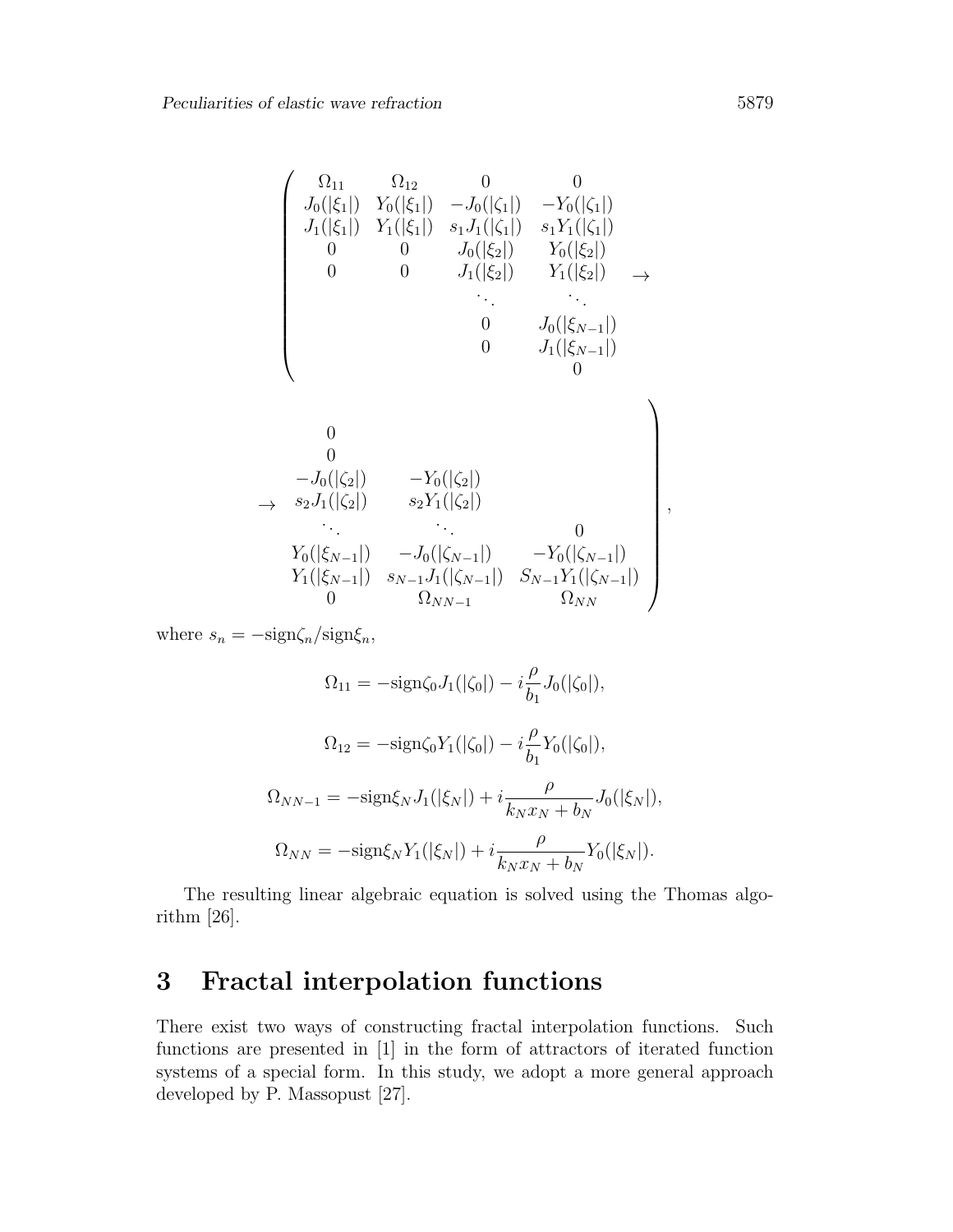Let  $[a, b] \subset \mathbb{R}$  be a non-empty interval,  $1 \lt N \in \mathbb{N}$  and  $\{(x_i, y_i) \in [a, b] \times \mathbb{R} \mid$  $a = x_0 < x_1 < \cdots < x_{N-1} < x_N = b$  be points of interpolation. We consider the affine transformation of the plane for each  $i = \overline{1, N}$ 

$$
A_i: \mathbb{R}^2 \to \mathbb{R}^2, \quad A_i\left(\begin{array}{c} x \\ y \end{array}\right) := \left(\begin{array}{cc} a_i & 0 \\ c_i & \lambda_i \end{array}\right) \left(\begin{array}{c} x \\ y \end{array}\right) + \left(\begin{array}{c} \alpha_i \\ \beta_i \end{array}\right).
$$

We require that for all  $i = \overline{1, N}$ , the following two conditions be

$$
A_i(x_0, y_0) = (x_{i-1}, y_{i-1}), \quad A_i(x_N, y_N) = (x_i, y_i).
$$

In that case,

$$
a_i = \frac{x_i - x_{i-1}}{b-a}, \quad c_i = \frac{y_i - y_{i-1} - \lambda_i(y_N - y_0)}{b-a},
$$
  

$$
\alpha_i = \frac{bx_{i-1} - ax_i}{b-a}, \quad \beta_i = \frac{by_{i-1} - ay_i - \lambda_i(by_0 - ay_N)}{b-a},
$$

and  $\lambda_i$ ,  $i = 1, N$  is considered as a family of parameters. Note that under this definition, the operators  $A_i$  transform a given line segment connecting points  $(x_0, y_0)$  and  $(x_N, y_N)$  to a zigzag-shaped line, by sequentially connecting the points of interpolation to each other.

For each  $i = \overline{1, N}$ , we denote

$$
u_i : [a, b] \to [x_{i-1}, x_i], \quad u_i(x) := a_i x + \alpha_i,
$$
  

$$
p_i : [a, b] \to \mathbb{R}, \quad p_i(x) := c_i x + \beta_i,
$$
  

$$
p(x) := \sum_{i=1}^N (p_i \circ u_i^{-1})(x) \chi_{[x_{i-1}, x_i]}(x),
$$

where  $\chi_S$  is the characteristic function of S. In [27], it is shown that the functional operator  $T$ , which make use of the following rule,

$$
(Tg)(x) := p(x) + \sum_{i=1}^{N} \lambda_i (g \circ u_i^{-1})(x) \chi_{[x_{i-1}, x_i]}(x),
$$

maps continuous functions into some other continuous functions. Moreover, if  $|\lambda_i|$  < 1 for all  $i = \overline{1, N}$ , then T is a contraction operator on the Banach space  $(C[a, b], || ||_{\infty})$  with a contraction ratio  $\lambda := \max\{|\lambda_i| \mid i = 1, N\}.$ 

According to the fixed point theorem, there exists a unique contraction mapping function  $f \in C[a, b]$  such that  $Tf = f$ . Moreover, for any  $f \in C[a, b]$ , we have

$$
\lim_{n \to \infty} ||T^n(f) - f||_{\infty} = 0.
$$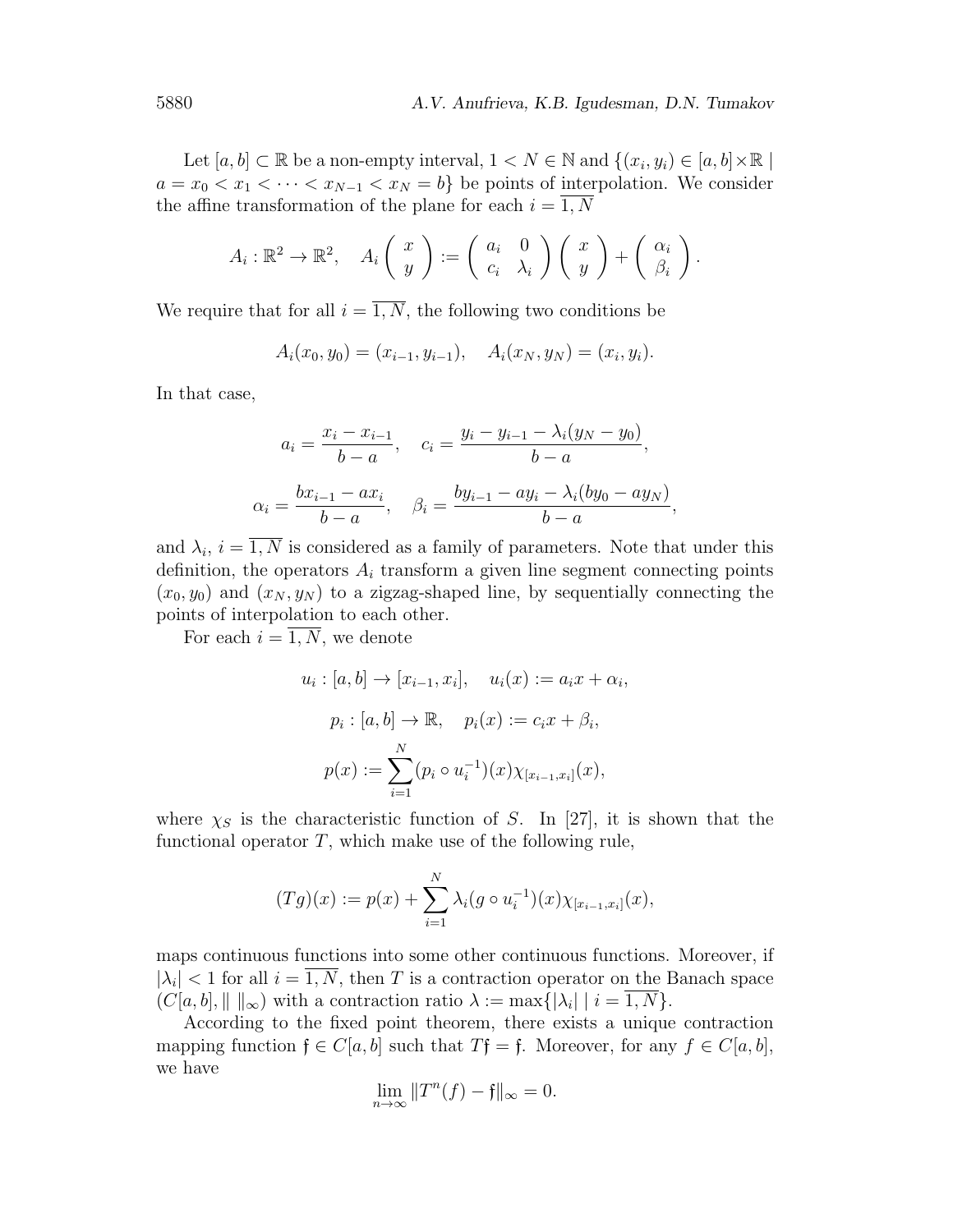The function f is called the fractal interpolation function. It is easy to see that if  $f \in C[a, b], f(x_0) = y_0$  and  $f(x_N) = y_N$ , then  $T(f)$  passes through the points of interpolation. In this case, the function  $T^n(f)$  is called an interpolation prefractal function of order n.

In Fig. 1, the fractal interpolation function constructed from the interpolation points (0, 1000), (50, 1500) and (100, 1000) is shown for values  $\lambda_1 = \lambda_2 =$ 0.5.



Figure 1: Graphs of pre-fractals, left one is for pre-fractal of the first level, right one is for pre-fractal of the ninth level.

### 4 Numerical results

We consider the differential Eq. (7) with boundary conditions (8). We seek dependence of solutions  $u_2(0)$  (reflected energy) on density  $\rho(x)$  and frequency  $ω$ . In other words, if  $ρ : [0, L] \to \mathbb{R}_+$  is density of the layer, then we seek the function

$$
E\rho : \mathbb{R}_+ \to [0,1], \quad E\rho(\omega) = u_2(0).
$$

We investigate the behavior of the function  $E\rho$  when  $\rho$  is a pre-fractal interpolation function. Let  $\rho$  be a fractal interpolation function constructed from interpolation points  $(0, 1000)$ ,  $(50, 1500)$  and  $(100, 1000)$  with parameters  $\lambda_1 = \lambda_2 = 0.7$ . We denote  $\rho^0 \equiv 1000$ ;  $\rho^n$  is a pre-fractal interpolation function of order *n*. Note that  $\rho^n$  is a continuous piecewise linear function consisting of  $2^n$  line segments, passing through points  $(x_i^n, y_i^n)$ ,  $i = \overline{0, 2^n}$ . From the construction, it follows that  $x_i^n = 100 \cdot i \cdot 2^{-n}$ . In addition, the set of break points  $A^n := \{(x_i^n, y_i^n)\}_{i=0}^{2^n}$  is a subset of  $A^{n+1}$ .

The following conclusions are inferred through comparing the graphs for  $E\rho^8$  and  $E\rho^9$  (Fig. 2). First, the graphs are nearly identical except for the observed  $E\rho^9$  maximum at frequencies close to 9700. This effect is due to the fact that the graph of  $\rho^9$  is obtained from  $\rho^8$  by replacing each line segment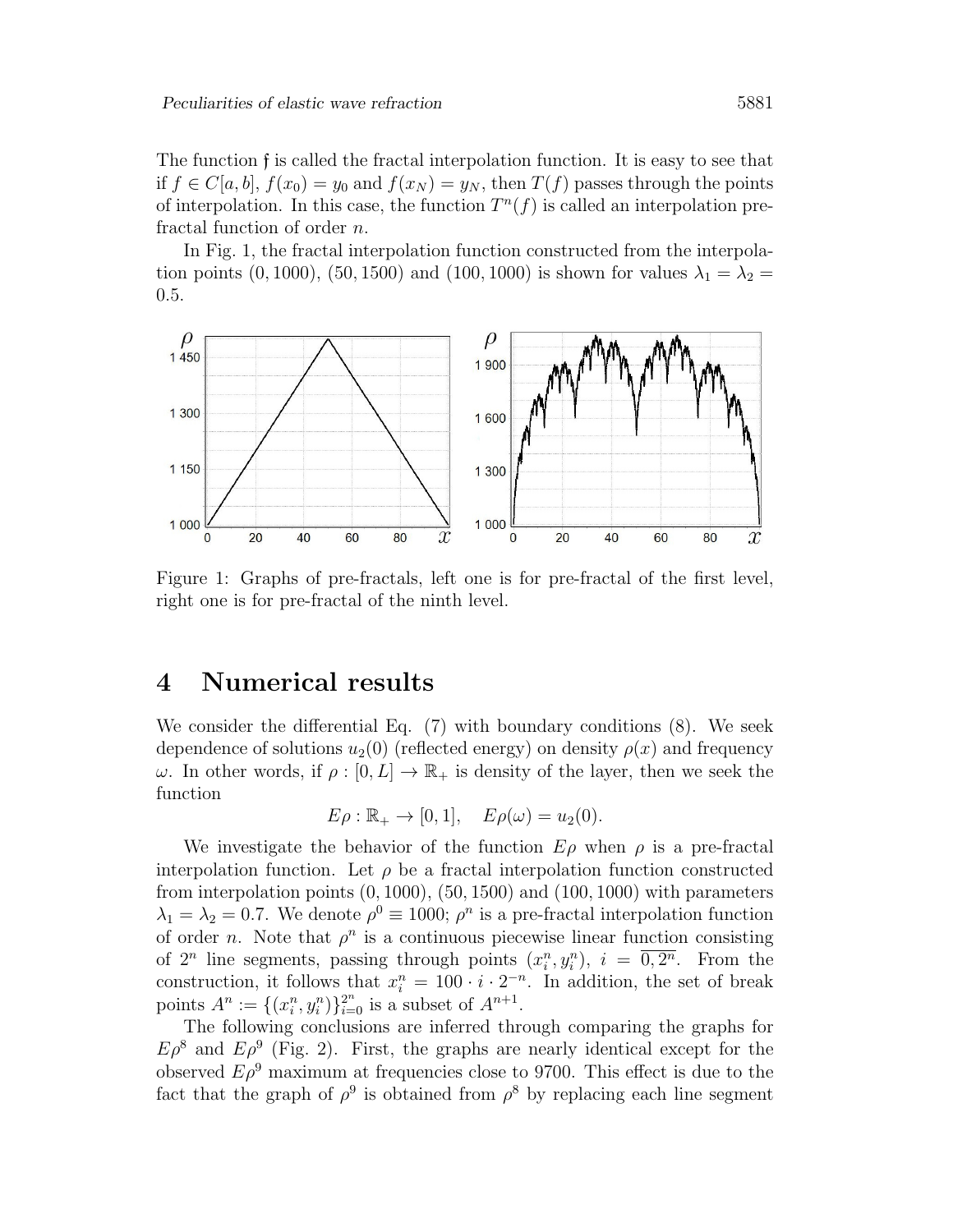

Figure 2: Graphs of functions: left one is for  $E\rho^8$ , right one is for  $E\rho^9$ , where  $\rho^n$ is pre-fractal interpolation curve constructed by interpolating points (0, 1000),  $(50, 1500)$  and  $(100, 1000)$  with parameters having values  $\lambda_1 = \lambda_2 = 0.7$ .

with a zigzag line comprising of two parts. Second, the function  $E\rho^{n}$  inherits self-similar properties of the function  $\rho^n$  in the sense that the peaks of the function  $E\rho^n$  are the points  $C \cdot 2^k$ , where C is a constant and  $k = \overline{1,n}$ . This is due to the fact that the ratio of lengths of  $(x_i^n, x_{i+1}^n)$  and  $(x_j^{n+1})$  $j^{n+1}, x_{j+1}^{n+1}$  equals 2. Third, the presence of distinct peaks in the function  $E\rho^n$  is due to the fact that projections onto the axis  $X$  of all line segments that make up the graph  $\rho^n$  have the same length equal to  $100 \cdot 2^{-n}$ . In other words,  $x_{i+1}^n - x_i^n = 100 \cdot 2^{-n}$ for any  $i = \overline{0, 2^n - 1}.$ 



Figure 3: The graph of  $E\rho^9$ , where  $\rho^9$  is a pre-fractal built by using interpolation points  $(0, 1000)$ ,  $(51, 1500)$  and  $(100, 1000)$  with parameters having values  $\lambda_1 = \lambda_2 = 0.7$ .

We displace one point of interpolation by one unit to the right on axis  $X$ to verify the last conclusions. Now let  $\rho$  be a fractal interpolation function constructed from the interpolation points  $(0, 1000)$ ,  $(51, 1500)$  and  $(100, 1000)$ for the parameters  $\lambda_1 = \lambda_2 = 0.7$ . As in the previous case, pre-fractal  $\rho^n$  is a continuous piecewise linear function and consist of  $2<sup>n</sup>$  line segments passing through the point  $(x_i^n, y_i^n)$ ,  $i = \overline{0, 2^n}$ . However,  $x_i^n \neq 100 \cdot i \cdot 2^{-n}$ . It is easy to verify that the number of segments of length  $x_{i+1}^n - x_i^n$  is distributed according to the binomial law, i.e. for any  $k = \overline{0,n}$  has exactly  $C_n^k$  intervals of length  $100 \cdot 0.51^k \cdot 0.49^{n-k}$ . Comparison of Figs. 3 and 2 shows that the presence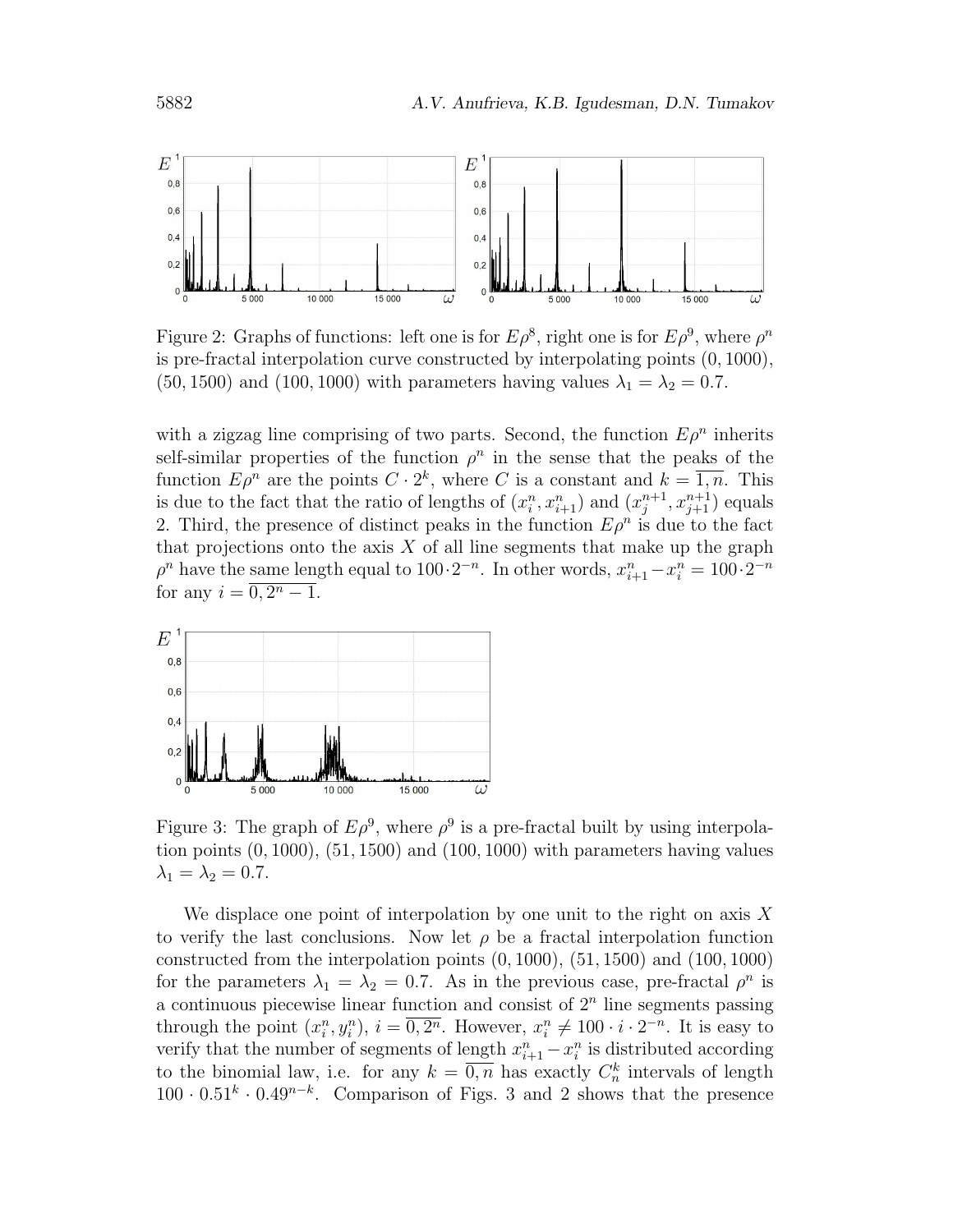

Figure 4: Graphs of functions  $E\rho^8$  and  $E\rho^9$ , where  $\rho^n$  is a pre-fractal, constructed by interpolating points  $(0, 1000)$   $(61.8, 1500)$  and  $(100, 1000)$  with parameters having values  $\lambda_1 = \lambda_2 = 0.7$ .

Some more interesting results are also illustrated in Fig. 4. Selection of the second point of interpolation (61.8, 1500) is not accidental. Let  $\alpha \approx 0.618$  be the golden ratio, i.e. the smallest root of the equation  $x^2 = 1 - x$ . Among the intervals  $x_{i+1}^n - x_i^n$  is the  $C_n^k$  intervals of length  $100\alpha^k(1-\alpha)^{n-k}$ . Since  $\alpha^2 = 1 - \alpha$ , we find that among the intervals of the  $(n+1)$ -th level of  $x_{i+1}^{n+1} - x_i^{n+1}$ i are intervals of lengths exactly equal to the lengths of intervals of the n-th level. Thus, the peaks corresponding to different pre-fractals are superimposed onto each other.

### 5 Conclusions

Through exploring behavior of the reflected energy  $E\rho^n$  for the case, when  $\rho^n$ is a pre-fractal, the following conclusions can be made.

Fine bursts of reflected energy show up only in those fractals whose line segments in graph  $\rho(x)$  have projections onto axis X of the same length. Moreover, increase in the number of segments of equal length increases the value of reflected energy. These self-similar structures include pre-fractals derived from a pre-fractal of a smaller level by means of dividing the segments into equal parts, or dividing the segments using the golden ratio.

If the fractal is built via the principle of dividing into equal parts, the increase in order does not alter pre-fractal peaks of the reflected energy, but only adds new peaks at higher frequencies.

In case, when the fractal is constructed by dividing the segments in the golden ratio, increase in the order increases pre-fractal peaks of the reflected energy as well as adds new ones at higher frequencies.

Acknowledgements. The work was performed according to the Russian Government Program of Competitive Growth of Kazan Federal University as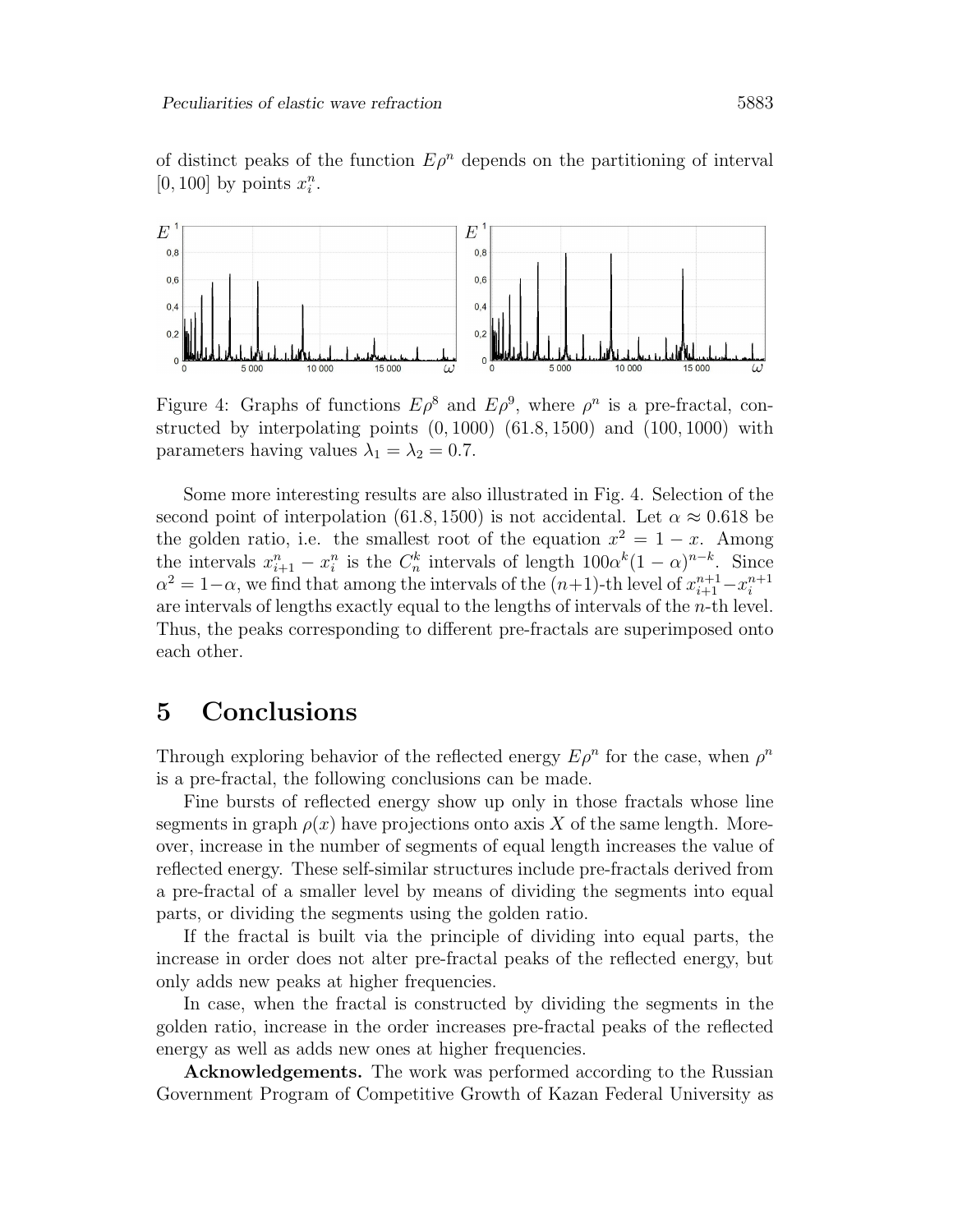part of the OpenLab Crown.

### References

- [1] M.F. Barnsley, Fractals everywhere, Academic Press Inc., Boston, 1988.
- [2] M.A. Slawinski, Seismic Waves and Rays in Elastic Media, Pergamon, Amsterdam, 2003.
- [3] D.L. Turcotte, Fractals and chaos in geology and geophysics, Cambridge University Press, New York, 1997.
- [4] S.A.Shapiro, I.S.Faizullin, Fractal properties of fault systems by scattering of body seismic waves, *Tectonophysics*, **202** (1992),  $177 - 181$ .
- [5] V.A. Moukhamedov, Fractal properties of high-frequency seismic noise and mechanisms of its generation, Izvestiya Ross. AN. Ser. Fizika Zemli, 3 (1992),  $39 - 49$ , (in Russian).
- [6] S.S. Krylov, N.Yu. Bobrov, Fractals in geophysics, Izd-vo SPb. universiteta, SPb., 2004, (in Russian).
- [7] P.M. Gorjainov, G. Yu. Ivanjuk, Self-organization of mineral systems. Synergetic principles of geological researches, GEOS, Moscow, 2001, (in Russian).
- [8] A.V. Dyskin, Continuum fractal mechanics of the Earht's crust, Pure appl.  $geophys, 161 (2004), 1979 - 1989.$
- [9] A. Carpinteri, B. Chiaia, S. Invernizzi, Three dimensional fractal analysis of concrete fracture at the meso-level, Theoretical and Applied Fracture *Mechanics*, **31** (1999),  $163 - 172$ .
- [10] V.G. Bykov, , Dal'nauka, Vladivostok, 2000, (in Russian).
- [11] V.N. Odincev, I.Zh. Bunin, Fractal model of a hierarchical structure of massifs of rocks, Nelineinyi mir 3 (2004), (in Russian).
- [12] P.D. Panagiotopoulos, O.K. Panagouli, E.S. Mistakidis, in Fractals and Fractional Calculus in continuum mechanics, Springer, Wien, CISM Series, 378 (1997),  $109 - 171$ .
- [13] W. Wen, P. Sheng, Two-and three-dimensional ordered structures formed by electro-magnetorheological colloids, *Physica B*, **338** (2003),  $343 - 346$ . http://dx.doi.org/10.1016/j.physb.2003.08.017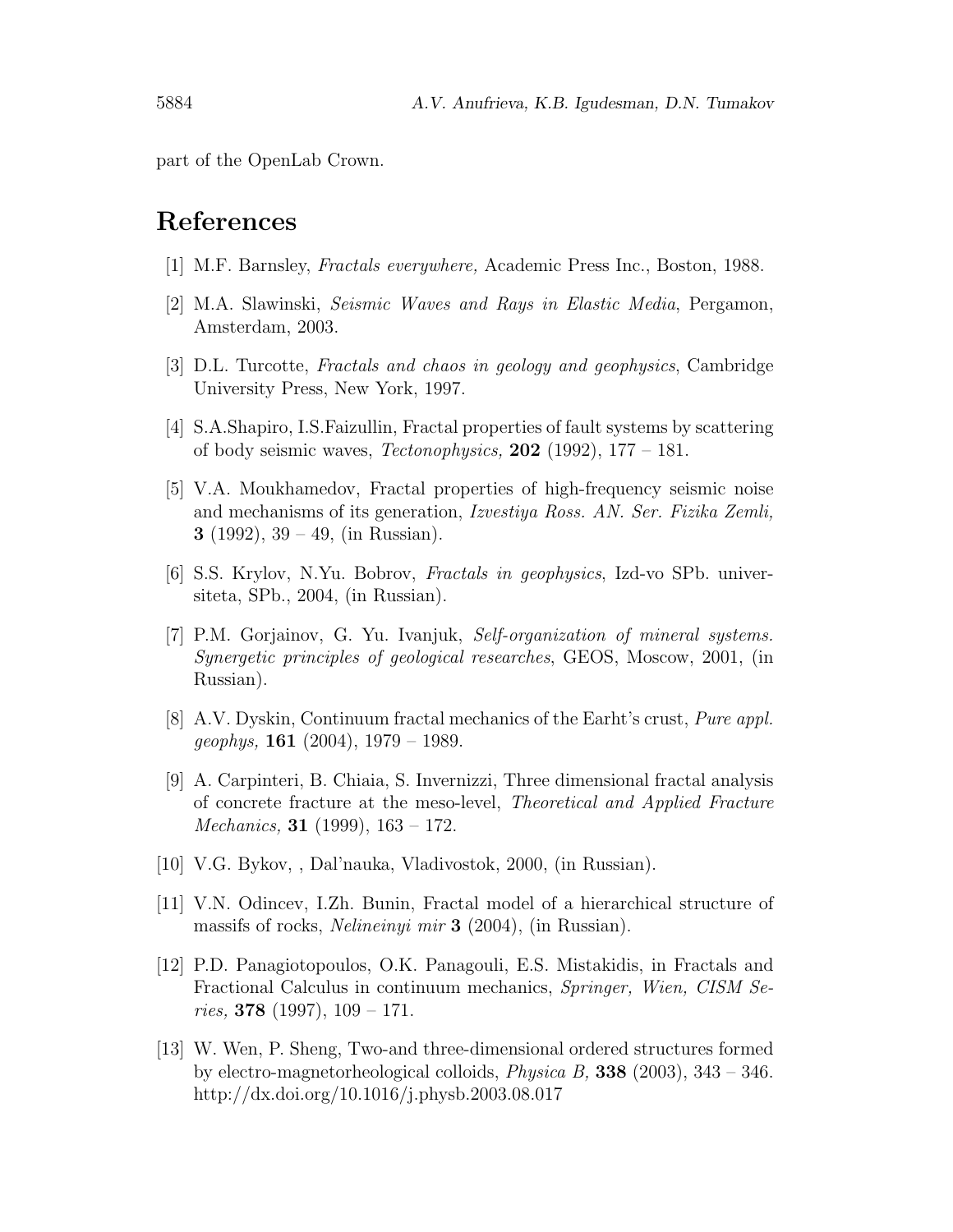- [14] G.W. Milton, M. Briane, J.R. Willis, On cloaking for elasticity and physical equations with a transformation invariant form, New J. Phys.,  $8$  (2006) 248 – 260. http://dx.doi.org/10.1088/1367-2630/8/10/248
- [15] H. Chen, C.T.Chan, Acoustic cloaking in three dimensions using acoustic metamaterials,  $Appl. Phys. Let t., \mathbf{91} (2007).$ http://dx.doi.org/10.1063/1.2803315
- [16] S.J. Lee, S.E. Moon, H.C. Ryu, M.H. Kwak, Y.T. Kim, S.K. Han, Microwave properties of compositionally graded  $(Ba, Sr)TiO<sub>3</sub>$  thin films according to the direction of the composition gradient for tunable microwave applications, *Appl. Phys. Lett.*, **82**, 13 (2003), 2133 – 2135.
- [17] A.J. Chakraborty, Prediction of negative dispersion by a nonlocal poroelastic theory, Acoust. Soc. Am.,  $123$  (2008),  $56 - 67$ . http://dx.doi.org/10.1121/1.2816576
- [18] L.M. Brekhovskikh, O.A. Godin, Acoustics of layered media, Nauka, Moscow, 1989, (in Russian).
- [19] A.B. Shvartsburg, N.S. Erokhin, Acoustic gradient barriers (exactly solvable models), *PHYS-USP*,  $54(6)$   $(2011)$ ,  $605 - 623$ . http://dx.doi.org/10.3367/UFNe.0181.201106c.0627
- [20] A.V. Anufrieva, D.N. Tumakov, V.L. Kipot, Elastic wave propagation through a layer with graded-index distribution of density, Conference Days on Diffraction, (2012), 21 – 26. http://dx.doi.org/10.1109/DD.2012.6402745
- [21] A.V.Anufrieva, D.N.Tumakov, V.L.Kipot, Peculiarities of propagation of a plane elastic wave through a gradient layer, Days on Diffraction (DD), May 27 2013 – May 31 2013, (2013), 11-16. http://dx.doi.org/10.1109/DD.2013.6712795
- [22] A.V.Anufrieva, D.N.Tumakov, Diffraction of a plane elastic wave by a gradient transversely isotropic layer, Advances in Acoustics and Vibration, **262067** (2013), 8 pages. http://dx.doi.org/10.1155/2013/262067
- [23] D.N. Tumakov, V.L. Kipot, A.V. Anufrieva, computer code (Certificate on the state registration of the computer program 2012615820 from 26.06.2012).
- [24] D.N. Tumakov, A.V. Anufrieva, computer code (Certificate on the state registration of the computer program 2012661046 from 06.12.2012).